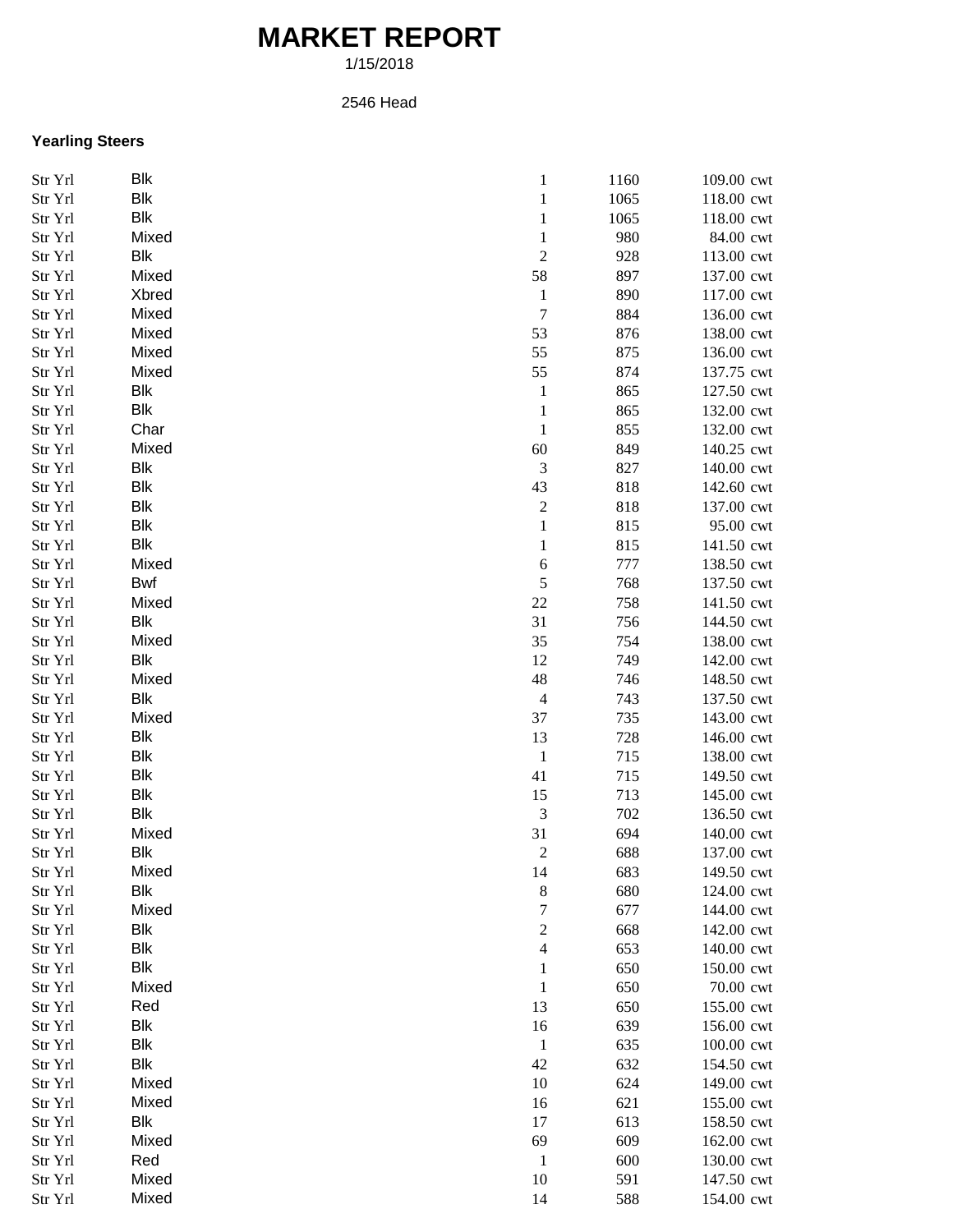| Str Yrl              | Blk                      | $\overline{c}$              | 578       | 115.00 cwt              |
|----------------------|--------------------------|-----------------------------|-----------|-------------------------|
| Str Yrl              | <b>Blk</b>               | $\overline{c}$              | 578       | 153.00 cwt              |
| Str Yrl              | Mixed                    | 8                           | 575       | 159.00 cwt              |
| Str Yrl              | <b>Blk</b>               | 19                          | 555       | 173.00 cwt              |
| Str Yrl              | <b>Blk</b>               | $\sqrt{6}$                  | 553       | 155.00 cwt              |
| Str Yrl              | Blk                      | 6                           | 542       | 169.00 cwt              |
| Str Yrl              | <b>Blk</b>               | $\overline{\mathcal{L}}$    | 535       | 170.00 cwt              |
| Str Yrl              | <b>Blk</b>               | 5                           | 530       | 174.50 cwt              |
| Str Yrl              | <b>Blk</b>               | 5                           | 525       | 166.00 cwt              |
| Str Yrl              | Blk                      | 9                           | 503       | 161.00 cwt              |
| Str Yrl              | Blk                      | 6                           | 502       | 181.00 cwt              |
| Str Yrl              | Blk                      | $\mathbf{1}$                | 500       | 176.00 cwt              |
| Str Yrl              | Blk                      | $\overline{c}$              | 495       | 171.00 cwt              |
| Str Yrl              | Blk                      | $\,1\,$                     | 480       | 168.00 cwt              |
| Str Yrl              | <b>Blk</b>               | $\mathfrak{Z}$              | 458       | 162.00 cwt              |
| Str Yrl              | <b>Blk</b>               | $\boldsymbol{7}$            | 454       | 192.00 cwt              |
| Str Yrl              | <b>Blk</b>               | $\overline{3}$              | 450       | 187.00 cwt              |
| Str Yrl              | <b>Blk</b>               | $\mathbf{1}$                | 450       | 175.00 cwt              |
| Str Yrl              | Mixed                    | 6                           | 445       | 188.00 cwt              |
| Str Yrl              | <b>Blk</b>               | 15                          | 437       | 165.00 cwt              |
|                      | <b>Blk</b>               | $\ensuremath{\mathfrak{Z}}$ | 432       |                         |
| Str Yrl              | <b>Blk</b>               |                             |           | 171.00 cwt              |
| Str Yrl              | Blk                      | $\mathbf{1}$                | 415       | 182.00 cwt              |
| Str Yrl              |                          | $\mathbf{1}$                | 410       | 180.00 cwt              |
| Str Yrl              | Blk<br><b>Blk</b>        | $\overline{4}$              | 396       | 205.00 cwt              |
| Str Yrl              | <b>Blk</b>               | 5                           | 376       | 205.00 cwt              |
| Str Yrl              |                          | 6                           | 368       | 190.00 cwt              |
| Str Yrl              | Mixed                    | $\ensuremath{\mathfrak{Z}}$ | 343       | 216.00 cwt              |
| Str Yrl              | <b>Blk</b><br><b>Blk</b> | $\boldsymbol{6}$            | 326       | 220.00 cwt              |
| Str Yrl              |                          | $\boldsymbol{2}$            | 273       | 205.00 cwt              |
| <b>Steer Calves</b>  |                          |                             |           |                         |
| Str Calf             | Blk                      | $\mathbf{1}$                | 715       | 70.00 cwt               |
| Str Calf             | <b>Blk</b>               | $\mathbf{1}$                | 675       | 45.00 cwt               |
| Str Calf             | <b>Bwf</b>               | $\mathfrak{Z}$              | 645       | 142.00 cwt              |
| Str Calf             | <b>Blk</b>               | 3                           | 638       | 123.00 cwt              |
| Str Calf             | Blk                      | 15                          | 609       | 152.00 cwt              |
| Str Calf             | Blk                      | $28\,$                      | 599       | 139.00 cwt              |
| Str Calf             | Xbred                    | $\mathbf{1}$                | 585       | 34.00 cwt               |
| Str Calf             | <b>Blk</b>               | $\boldsymbol{2}$            | 543       | 165.00 cwt              |
| Str Calf             | <b>Blk</b>               | 1                           | 525       | 172.50 cwt              |
| Str Calf             | <b>Blk</b>               | $\mathbf{1}$                | 510       | 95.00 cwt               |
| Str Calf             | Mixed                    | 9                           | 497       | 176.00 cwt              |
| Str Calf             | <b>Blk</b>               | $\mathbf{1}$                | 485       | 156.00 cwt              |
| Str Calf             | Blk                      | $\mathfrak{Z}$              | 463       | 181.00 cwt              |
| Str Calf             | Char                     | $\mathbf{1}$                | 380       | 55.00 cwt               |
| Str Calf             | <b>Blk</b>               | $\mathfrak{Z}$              | 357       | 190.00 cwt              |
| Str Calf             | Xbred                    | $\mathbf{1}$                | 335       | 53.00 cwt               |
| Str Calf             | Blk                      | $\overline{\mathcal{A}}$    | 335       | 207.50 cwt              |
|                      |                          | $\overline{c}$              | 325       | 207.50 cwt              |
|                      |                          |                             |           |                         |
| Str Calf             | <b>Blk</b>               |                             |           |                         |
| Str Calf             | Blk                      | $\,1\,$                     | 320       | 178.00 cwt              |
| Str Calf             | Mixed                    | $\sqrt{2}$                  | 308       | 222.50 cwt              |
| Str Calf<br>Str Calf | Blk<br>Blk               | $\mathbf 1$<br>$\mathbf{1}$ | 280<br>65 | 188.00 cwt<br>100.00 hd |

## **Yearling Heifers**

| Hfr Yrl Blk |  |  | 1 1185 70.00 cwt |
|-------------|--|--|------------------|
|             |  |  |                  |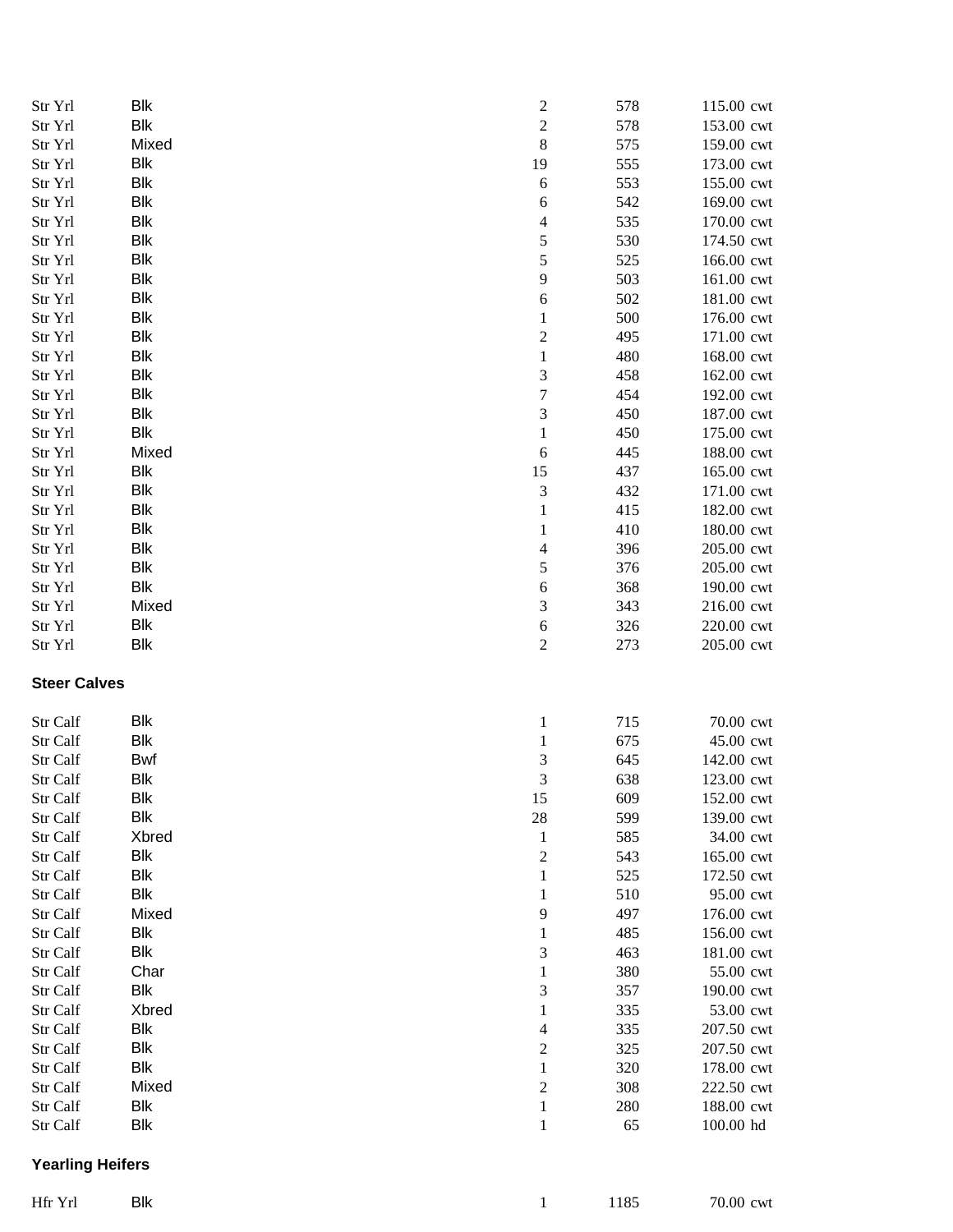| Hfr Yrl            | Blk        | 3                             | 980 | 116.00 cwt               |
|--------------------|------------|-------------------------------|-----|--------------------------|
| Hfr Yrl            | Red        | 3                             | 867 | 115.00 cwt               |
| Hfr Yrl            | Blk        | 19                            | 844 | 126.25 cwt               |
| Hfr Yrl            | <b>Blk</b> | $\,8\,$                       | 816 | 124.00 cwt               |
| Hfr Yrl            | Mixed      | 68                            | 813 | 133.00 cwt               |
| Hfr Yrl            | <b>Blk</b> | $\,1$                         | 810 | 125.00 cwt               |
| Hfr Yrl            | Mixed      | 67                            | 800 | 133.00 cwt               |
| Hfr Yrl            | Mixed      | 66                            | 789 | 133.00 cwt               |
| Hfr Yrl            | Mixed      | 67                            | 780 | 130.00 cwt               |
| Hfr Yrl            | Blk        | $\boldsymbol{2}$              | 768 | 123.50 cwt               |
| Hfr Yrl            | Mixed      | 16                            | 746 | 128.25 cwt               |
| Hfr Yrl            | <b>Blk</b> | 39                            | 743 | 131.85 cwt               |
| Hfr Yrl            | Mixed      | $\overline{4}$                | 720 | 127.50 cwt               |
| Hfr Yrl            | Blk        | 13                            | 717 | 132.00 cwt               |
| Hfr Yrl            | Blk        | 19                            | 715 | 111.50 cwt               |
| Hfr Yrl            | Blk        | 13                            | 694 | 129.50 cwt               |
| Hfr Yrl            | Mixed      | 28                            | 686 | 131.00 cwt               |
| Hfr Yrl            | Mixed      | $\overline{c}$                | 683 | 111.00 cwt               |
| Hfr Yrl            | Blk        | 22                            | 675 | 134.00 cwt               |
| Hfr Yrl            | <b>Blk</b> | $\overline{4}$                | 673 | 128.00 cwt               |
| Hfr Yrl            | Mixed      | 20                            | 670 | 125.25 cwt               |
| Hfr Yrl            | Blk        | 12                            | 648 | 129.00 cwt               |
| Hfr Yrl            | Mixed      | $\overline{\mathcal{A}}$      | 643 | 126.00 cwt               |
| Hfr Yrl            | Blk        | 8                             | 643 | 130.00 cwt               |
| Hfr Yrl            | <b>Blk</b> | 3                             | 642 | 122.00 cwt               |
| Hfr Yrl            | Blk        | 9                             | 632 | 136.00 cwt               |
| Hfr Yrl            | Mixed      | 65                            | 625 | 139.50 cwt               |
| Hfr Yrl            | Xbred      | $\sqrt{2}$                    | 618 | 125.50 cwt               |
| Hfr Yrl            | <b>Blk</b> | $\mathbf{1}$                  | 610 | 117.50 cwt               |
| Hfr Yrl            | Mixed      | 66                            | 605 | 140.00 cwt               |
| Hfr Yrl            | Mixed      | 69                            | 599 | 139.00 cwt               |
| Hfr Yrl            | <b>Blk</b> | $\mathbf{1}$                  | 585 | 95.00 cwt                |
| Hfr Yrl            | Blk        | 9                             | 581 | 136.75 cwt               |
| Hfr Yrl            | Mixed      | 66                            | 581 | 141.00 cwt               |
| Hfr Yrl            | Mixed      | $\overline{\mathcal{L}}$      | 578 | 131.00 cwt               |
| Hfr Yrl            | Mixed      | $\overline{4}$                | 574 | 131.00 cwt               |
| Hfr Yrl            | Mixed      | 48                            | 573 | 141.25 cwt               |
| Hfr Yrl            | Mixed      | 15                            | 571 | 133.00 cwt               |
| Hfr Yrl            | Mixed      | 19                            | 560 | 136.75 cwt               |
| Hfr Yrl            | Blk        | $\overline{4}$                | 556 | 133.00 cwt               |
| Hfr Yrl            | <b>Blk</b> | 3                             | 552 | 123.00 cwt               |
| Hfr Yrl            | <b>Blk</b> | 28                            | 543 | 142.00 cwt               |
| Hfr Yrl            | Mixed      | 11                            | 538 | 141.50 cwt               |
| Hfr Yrl            | Xbred      | $\mathbf{1}$                  | 535 | 110.00 cwt               |
| Hfr Yrl            | Blk        | $\boldsymbol{7}$              | 525 | 146.00 cwt               |
| Hfr Yrl            | Mixed      | 14                            | 519 | 148.00 cwt               |
| Hfr Yrl            | Mixed      | 3                             | 518 | 140.00 cwt               |
| Hfr Yrl            | <b>Blk</b> | $\overline{c}$                | 503 | 137.50 cwt               |
| Hfr Yrl            | Blk        | 9                             | 500 | 145.00 cwt               |
| Hfr Yrl            | Mixed      | 8                             | 493 | 153.00 cwt               |
| Hfr Yrl            | <b>Blk</b> | $\overline{c}$                | 493 | 131.00 cwt               |
| Hfr Yrl            | <b>Blk</b> | $\sqrt{2}$                    | 470 | 148.00 cwt               |
| Hfr Yrl            | Blk        | 14                            | 468 |                          |
|                    | <b>Blk</b> | $\boldsymbol{7}$              | 464 | 158.00 cwt               |
| Hfr Yrl            | <b>Blk</b> |                               | 455 | 156.50 cwt               |
| Hfr Yrl<br>Hfr Yrl | Mixed      | $\overline{\mathcal{A}}$<br>4 | 446 | 150.00 cwt               |
| Hfr Yrl            | Blk        | 9                             | 422 | 155.00 cwt               |
|                    | <b>Blk</b> | 9                             | 416 | 157.00 cwt<br>143.00 cwt |
| Hfr Yrl            |            |                               |     |                          |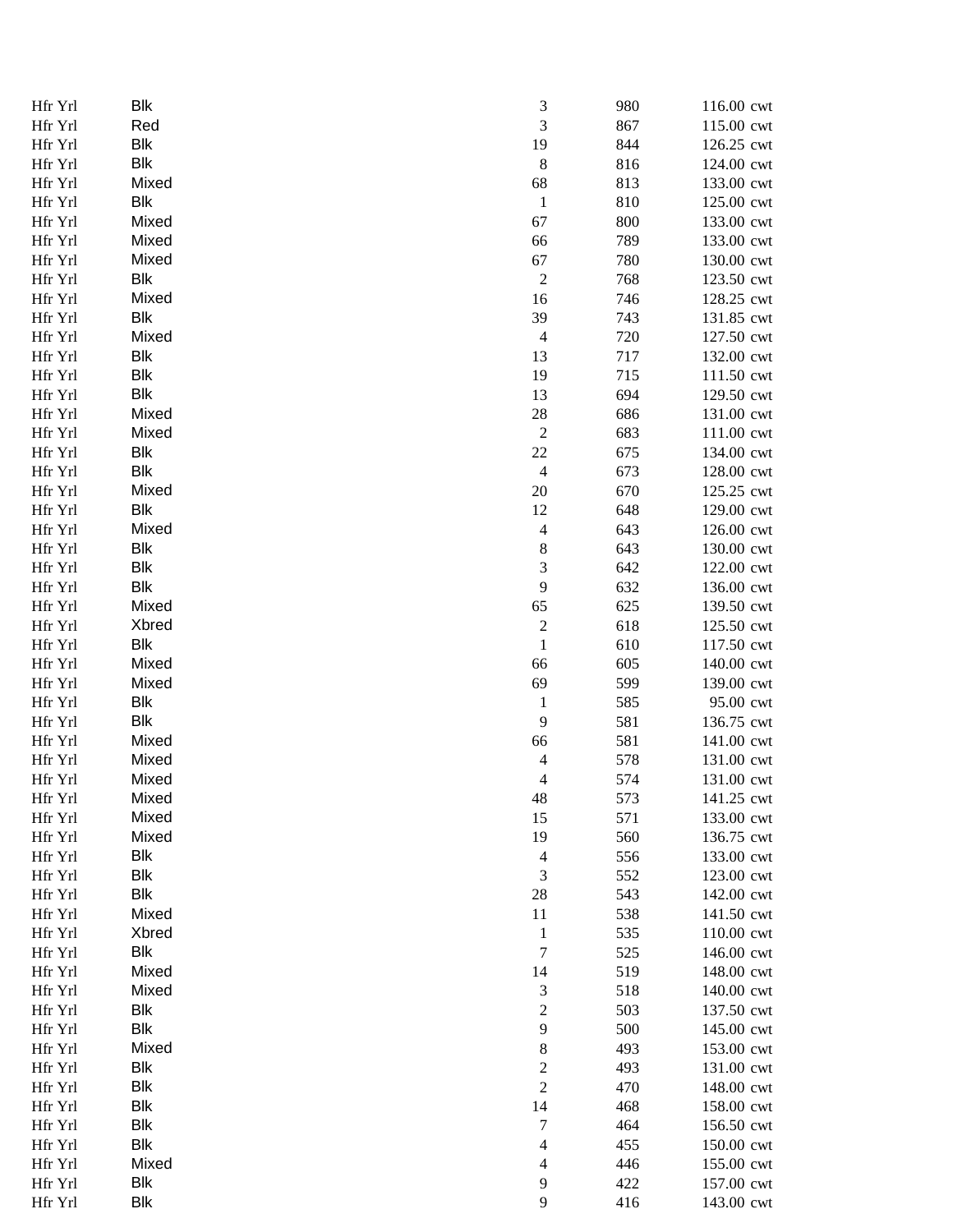| Hfr Yrl              | Blk        | $\mathbf{1}$             | 405  | 140.00 cwt |
|----------------------|------------|--------------------------|------|------------|
| Hfr Yrl              | <b>Blk</b> | 12                       | 387  | 151.00 cwt |
| Hfr Yrl              | <b>Blk</b> | $\mathbf{1}$             | 385  | 120.00 cwt |
| Hfr Yrl              | <b>Blk</b> | 13                       | 373  | 171.50 cwt |
| Hfr Yrl              | Mixed      | $11\,$                   | 370  | 172.00 cwt |
| Hfr Yrl              | <b>Blk</b> | $\mathbf{1}$             | 340  | 166.00 cwt |
| Hfr Yrl              | Mixed      | 3                        | 317  | 175.00 cwt |
| Hfr Yrl              | <b>Blk</b> | $\,1\,$                  | 270  | 125.00 cwt |
| Hfr Yrl              | Char       | $\,1\,$                  | 220  | 212.50 cwt |
| <b>Heifer Calves</b> |            |                          |      |            |
|                      |            |                          |      |            |
| Hfr Calf             | Blk        | $\overline{4}$           | 685  | 127.00 cwt |
| Hfr Calf             | Mixed      | $\sqrt{2}$               | 650  | 125.00 cwt |
| Hfr Calf             | Blk        | 4                        | 605  | 125.00 cwt |
| Hfr Calf             | <b>Blk</b> | 13                       | 592  | 134.50 cwt |
| Hfr Calf             | <b>Blk</b> | $\mathbf{1}$             | 590  | 127.50 cwt |
| Hfr Calf             | <b>Blk</b> | 3                        | 578  | 117.00 cwt |
| Hfr Calf             | <b>Blk</b> | $\,1\,$                  | 575  | 130.00 cwt |
| Hfr Calf             | Blk        | 31                       | 553  | 127.50 cwt |
| Hfr Calf             | Hereford   | $\mathbf{1}$             | 525  | 132.00 cwt |
| Hfr Calf             | <b>Blk</b> | 14                       | 524  | 140.50 cwt |
| Hfr Calf             | <b>Blk</b> | $\mathfrak{Z}$           | 485  | 145.00 cwt |
| Hfr Calf             | <b>Blk</b> | 3                        | 470  | 142.00 cwt |
| Hfr Calf             | <b>Blk</b> | $\,1$                    | 465  | 134.00 cwt |
| Hfr Calf             | Blk        | $\overline{\mathbf{4}}$  | 411  | 155.00 cwt |
| Hfr Calf             | Blk        | $\mathbf{1}$             | 395  | 135.00 cwt |
| Hfr Calf             | Bwf        | $\mathbf{1}$             | 385  | 159.00 cwt |
| Hfr Calf             | Mixed      | 3                        | 380  | 152.00 cwt |
| Hfr Calf             | Blk        | $\,1$                    | 365  | 115.00 cwt |
| Hfr Calf             | Bwf        | $\mathbf{1}$             | 355  | 140.00 cwt |
| Hfr Calf             | Blk        | $\mathbf{1}$             | 345  | 28.00 cwt  |
| Hfr Calf             | Bwf        | $\mathbf{1}$             | 340  | 134.00 cwt |
| Hfr Calf             | Mixed      | $\overline{\mathcal{A}}$ | 329  | 177.50 cwt |
| Hfr Calf             | Xbred      | $\mathbf{1}$             | 315  | 50.00 cwt  |
| Hfr Calf             | Mixed      | $\overline{c}$           | 215  | 202.50 cwt |
| <b>Bull Calves</b>   |            |                          |      |            |
|                      |            |                          |      |            |
| <b>Bull Calf</b>     | Char       | $\mathbf{1}$             | 985  | 66.00 cwt  |
| <b>Bull Calf</b>     | Blk        | $\mathbf{1}$             | 895  | 116.00 cwt |
| <b>Bull Calf</b>     | Red        | $\mathbf{1}$             | 635  | 115.00 cwt |
| <b>Bull Calf</b>     | Blk        | 3                        | 505  | 161.00 cwt |
| <b>Bull Calf</b>     | Blk        | 3                        | 475  | 182.50 cwt |
| <b>Bull Calf</b>     | Bwf        | $\mathbf{1}$             | 465  | 177.50 cwt |
| <b>Bull Calf</b>     | Blk        | $\mathbf{1}$             | 390  | 167.00 cwt |
| <b>Bull Calf</b>     | Xbred      | $\sqrt{6}$               | 254  | 90.00 hd   |
| Cows                 |            |                          |      |            |
| Cow                  | Blk        | $\overline{c}$           | 1705 | 52.00 cwt  |
| Cow                  | Hereford   | $\mathbf{1}$             | 1545 | 800.00 hd  |
| Cow                  | Bwf        | $\mathbf{1}$             | 1525 | 58.00 cwt  |
| Cow                  | Blk        | $\mathbf{1}$             | 1520 | 45.50 cwt  |
| Cow                  | Red        | $\mathbf{1}$             | 1475 | 37.50 cwt  |
| Cow                  | Blk        | $\mathbf{1}$             | 1455 | 45.00 cwt  |
| Cow                  | Mixed      | $\boldsymbol{2}$         | 1450 | 39.00 cwt  |
| Cow                  | Mixed      | $\overline{c}$           | 1428 | 850.00 hd  |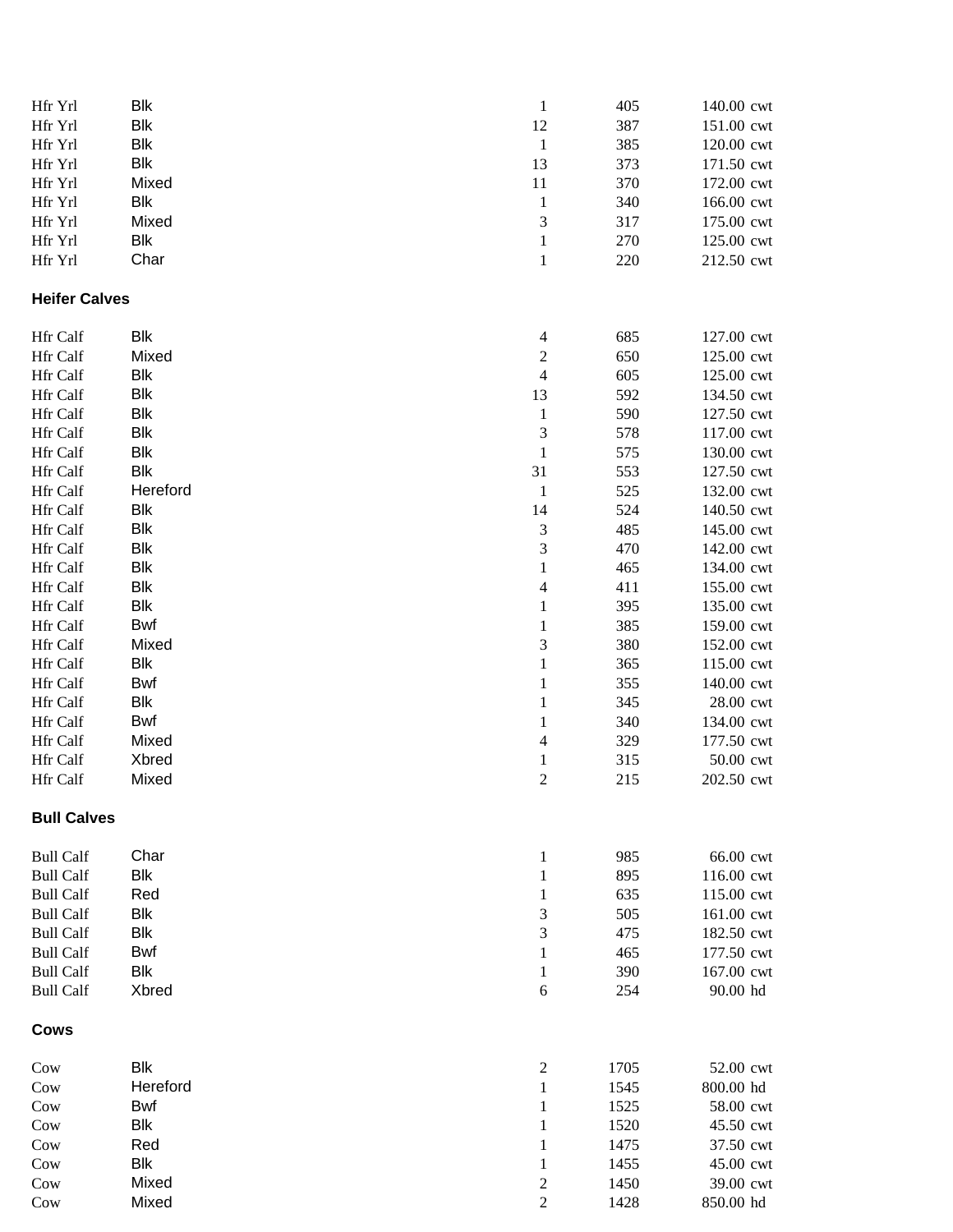| Cow        | <b>Blk</b>               | $\overline{c}$                | 1415         | 47.00 cwt              |
|------------|--------------------------|-------------------------------|--------------|------------------------|
| Cow        | <b>Blk</b>               | $\overline{c}$                | 1408         | 40.50 cwt              |
| Cow        | <b>Blk</b>               | $\,1\,$                       | 1400         | 45.00 cwt              |
| Cow        | <b>Blk</b>               | $\,1\,$                       | 1370         | 1050.00 hd             |
| Cow        | <b>Blk</b>               | $\sqrt{2}$                    | 1338         | 43.50 cwt              |
| Cow        | <b>Blk</b>               | 17                            | 1318         | 46.00 cwt              |
| Cow        | Char                     | $\mathbf{1}$                  | 1310         | 48.00 cwt              |
| Cow        | Hereford                 | $\mathbf{1}$                  | 1310         | 1025.00 hd             |
| Cow        | <b>Blk</b>               | $\mathbf{1}$                  | 1295         | 1150.00 hd             |
| Cow        | <b>Blk</b>               | $\overline{c}$                | 1290         | 1075.00 hd             |
| Cow        | <b>Blk</b>               | $\mathbf{1}$                  | 1275         | 850.00 hd              |
| Cow        | <b>Blk</b>               | $\mathbf{1}$                  | 1270         | 48.00 cwt              |
| Cow        | Mixed                    | 10                            | 1265         | 42.50 cwt              |
| Cow        | Red                      | $\mathbf{1}$                  | 1260         | 39.00 cwt              |
| Cow        | <b>Blk</b>               | $\boldsymbol{2}$              | 1238         | 950.00 hd              |
| Cow        | <b>Blk</b>               | 5                             | 1236         | 44.50 cwt              |
| Cow        | <b>Blk</b>               | $\overline{4}$                | 1233         | 650.00 hd              |
| Cow        | <b>Blk</b>               | 12                            | 1219         | 48.00 cwt              |
| Cow        | Hereford                 | $\mathbf{1}$                  | 1215         | 1060.00 hd             |
| Cow        | <b>Blk</b>               | $\overline{3}$                | 1210         | 42.50 cwt              |
| Cow        | <b>Blk</b>               | $\mathbf{1}$                  | 1195         | 45.00 cwt              |
| Cow        | Mixed                    | $\sqrt{6}$                    | 1164         | 41.50 cwt              |
| Cow        | Hereford                 | $\mathbf{1}$                  | 1120         | 41.00 cwt              |
| Cow        | <b>Blk</b>               | $\sqrt{2}$                    | 1120         | 1150.00 hd             |
| Cow        | Bwf                      | $\mathbf{1}$                  | 1120         | 650.00 hd              |
| Cow        | Bwf                      | $\mathbf{1}$                  | 1115         | 750.00 hd              |
| Cow        | Mixed                    | 5                             | 1103         | 47.50 cwt              |
| Cow        | Mixed                    | 15                            | 1103         | 45.00 cwt              |
| Cow        | <b>Blk</b>               | $\overline{4}$                | 1103         | 810.00 hd              |
| Cow        | <b>Blk</b>               | $\mathbf{1}$                  | 1100         | 41.00 cwt              |
| Cow        | <b>Blk</b><br><b>Blk</b> | 3                             | 1098         | 43.50 cwt              |
| Cow<br>Cow | Bwf                      | $\mathbf 1$<br>$\mathfrak{Z}$ | 1090<br>1090 | 45.00 cwt<br>825.00 hd |
| Cow        | <b>Blk</b>               | $\mathbf 1$                   | 1070         | 37.00 cwt              |
| Cow        | Mixed                    | 3                             | 1063         | 42.00 cwt              |
| Cow        | <b>Blk</b>               | 9                             | 1061         | 45.00 cwt              |
| Cow        | <b>Bwf</b>               | 1                             | 1055         | 49.00 cwt              |
| Cow        | <b>Bwf</b>               | 1                             | 1055         | 550.00 hd              |
| Cow        | <b>Blk</b>               | $\overline{4}$                | 1044         | 44.50 cwt              |
| Cow        | <b>Blk</b>               | 6                             | 1036         | 42.50 cwt              |
| Cow        | <b>Blk</b>               | $\mathbf{1}$                  | 1035         | 800.00 hd              |
| Cow        | <b>Blk</b>               | $\mathfrak{Z}$                | 1028         | 43.50 cwt              |
| Cow        | <b>Blk</b>               | 3                             | 1027         | 810.00 hd              |
| Cow        | Mixed                    | $\boldsymbol{7}$              | 1026         | 675.00 hd              |
| Cow        | <b>Blk</b>               | $\sqrt{2}$                    | 1018         | 44.00 cwt              |
| Cow        | <b>Blk</b>               | $\mathbf{1}$                  | 1000         | 550.00 hd              |
| Cow        | <b>Blk</b>               | $\mathbf{1}$                  | 975          | 48.00 cwt              |
| Cow        | <b>Blk</b>               | $\overline{c}$                | 975          | 59.00 cwt              |
| Cow        | <b>Blk</b>               | $\overline{4}$                | 969          | 44.00 cwt              |
| Cow        | <b>Blk</b>               | $\mathbf{1}$                  | 955          | 44.00 cwt              |
| Cow        | <b>Blk</b>               | $\boldsymbol{7}$              | 952          | 44.00 cwt              |
| Cow        | <b>Blk</b>               | $\mathfrak{Z}$                | 942          | 38.50 cwt              |
| Cow        | Hereford                 | $\overline{c}$                | 940          | 650.00 hd              |
| Cow        | <b>Blk</b>               | $\overline{3}$                | 920          | 37.00 cwt              |
| Cow        | Char                     | $\mathbf{1}$                  | 890          | 55.00 cwt              |
| Cow        | <b>Blk</b>               | 1                             | 885          | 39.50 cwt              |
| Cow        | <b>Blk</b>               | 1                             | 875          | 950.00 hd              |
| Cow        | Mixed                    | $\boldsymbol{2}$              | 865          | 700.00 hd              |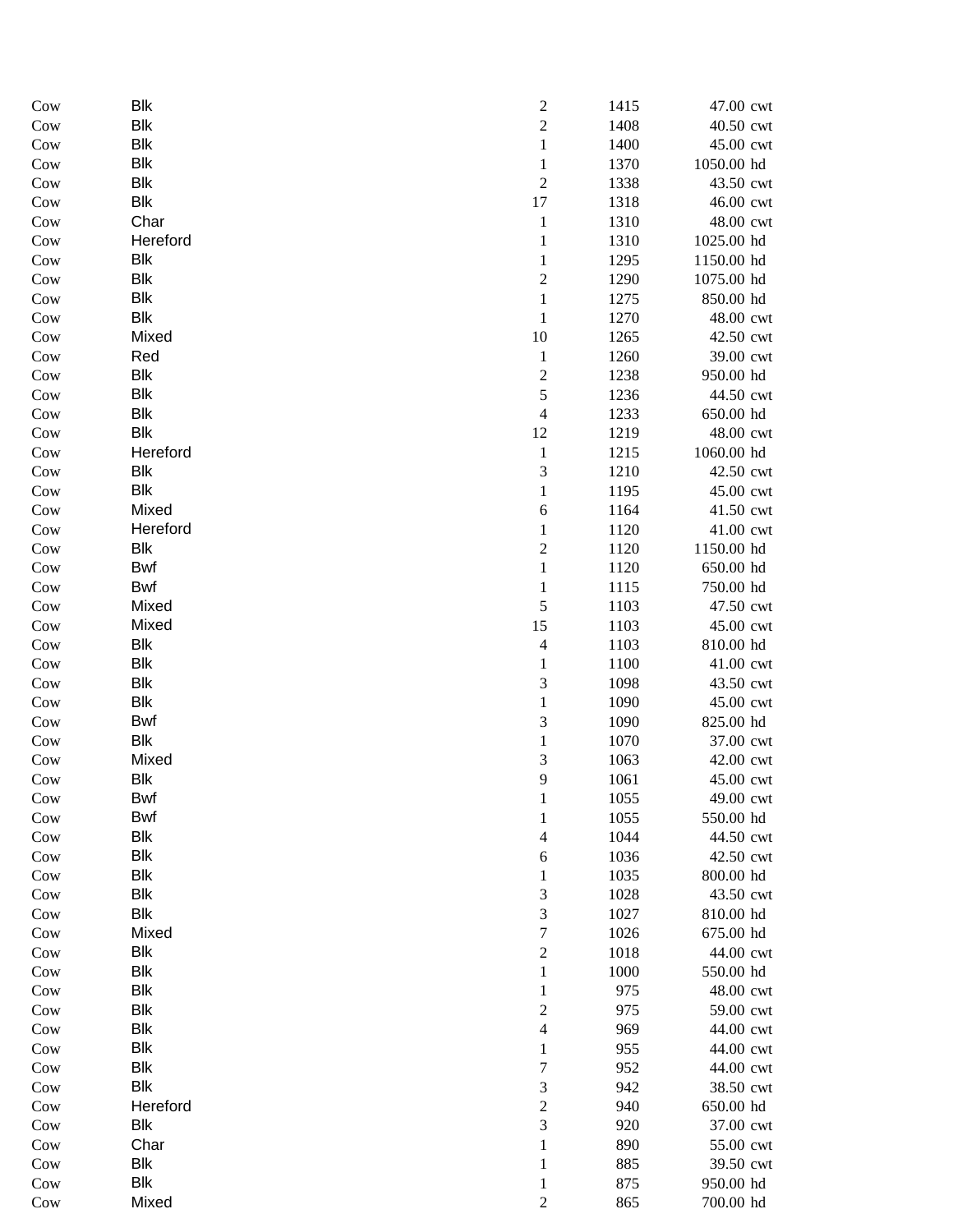| Cow          | Red        |                | 865  | 33.00 cwt |
|--------------|------------|----------------|------|-----------|
| Cow          | Blk        | 3              | 860  | 48.00 cwt |
| Cow          | Blk        |                | 835  | 600.00 hd |
| Cow          | Blk        |                | 820  | 800.00 hd |
| Cow          | Blk        |                | 760  | 700.00 hd |
| Cow          | <b>Blk</b> | 3              | 740  | 68.00 cwt |
| Cow          | Xbred      |                | 680  | 31.00 cwt |
| Cow          | Blk        |                | 650  | 19.00 cwt |
| Cow          | Blk        | $\mathbf{1}$   | 640  | 425.00 hd |
| <b>Bulls</b> |            |                |      |           |
| Bull         | Blk        | $\overline{2}$ | 2098 | 68.50 cwt |
| Bull         | Blk        | $\mathbf{1}$   | 2025 | 65.50 cwt |
| Bull         | Blk        | 2              | 2013 | 70.50 cwt |
| Bull         | Blk        | 1              | 1790 | 54.00 cwt |
| Bull         | Hereford   | $\mathfrak{2}$ | 1735 | 72.00 cwt |
| Bull         | Blk        | 1              | 1640 | 64.50 cwt |
| Bull         | Blk        | 1              | 1590 | 57.00 cwt |
| Bull         | Blk        | 1              | 1525 | 66.00 cwt |
| Bull         | Red        |                | 1475 | 65.00 cwt |
| Bull         | Blk        |                | 1180 | 55.00 cwt |
| Bull         | Blk        | 1              | 1175 | 75.00 cwt |